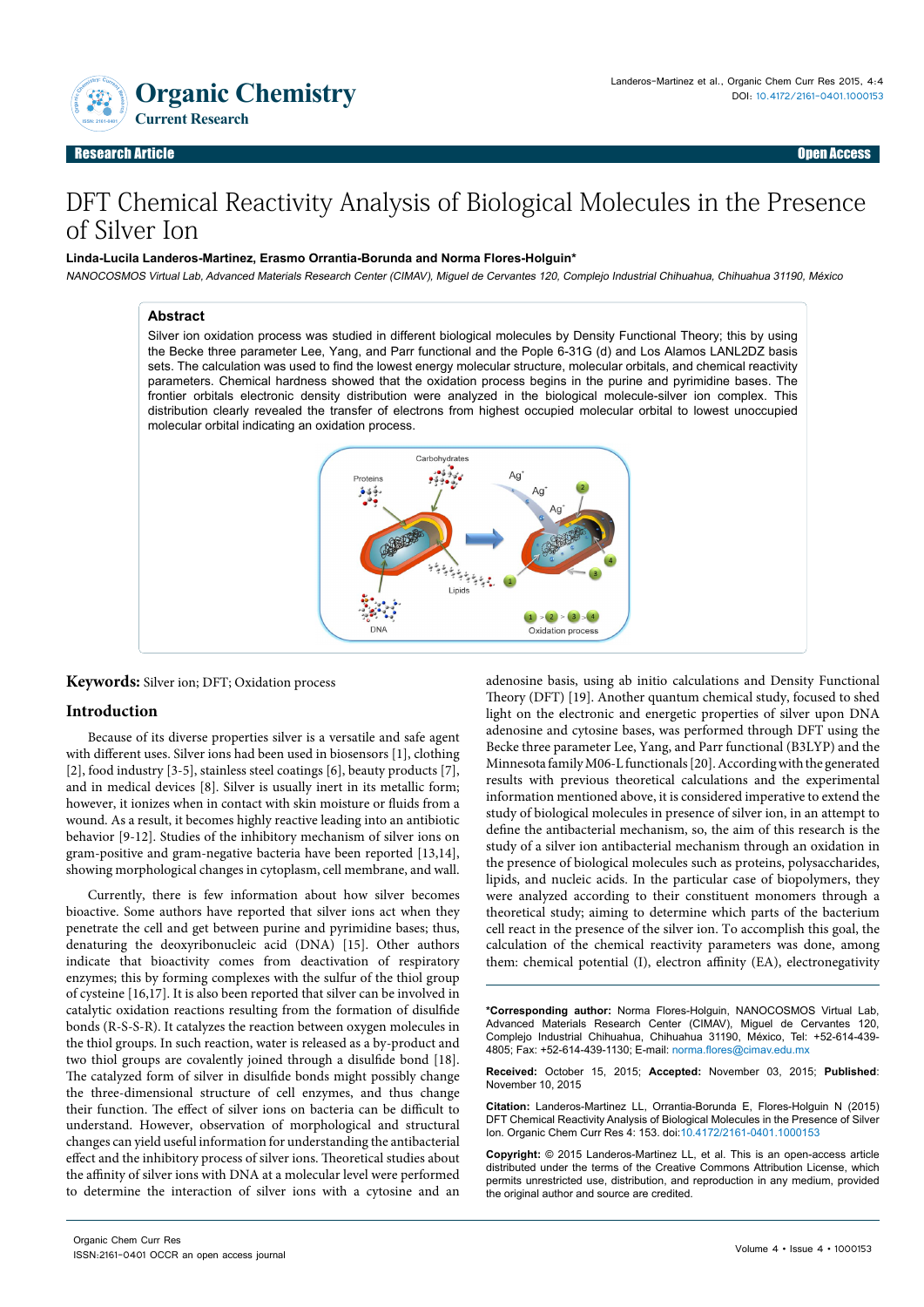(χ), electrophilicity (ω), chemical hardness (η), and electron donor potential ( $\omega$ -), which aid in understanding the oxidation process between silver ions and biological molecules. Also, highest occupied molecular orbital (HOMO) and lowest unoccupied molecular orbital (LUMO), which allow to observe electron transfer. All these parameters were determined through DFT.

## **Materials and Methods**

 The studied biological molecules were selected considering them as representative of each group of the different kind of components of the bacterial cell structure: proteins, carbohydrates, lipids and DNA basis.

### **Proteins**

 From the non-polar aliphatic R group, alanine was used, since it is abundant in living matter and it is the smallest chiral amino acid [21]. From the aromatic R group, the phenylalanine, since its structure contains an aromatic ring which allows to see its interaction with the silver ion. From the uncharged polar R group, cysteine and its structure contains sulphur and it has a high presence in peptides and proteins. It also has a reactive nature, and its inclusion of a thiol group has a preponderant role in the synthesis of proteins. Moreover, it is known that the thiol group interacts strongly with noble metals such as gold, silver, and cooper [22]. From the negatively charged R group, aspartic acid, since it contains dicarboxylic acids. Also, from the positively charged R group histidine was selected; it contains an imidazole functional group, and this feature will allow to evaluate interactions with the silver ion.

# **Carbohydrates**

Among monosaccharides, D-glucose was analyzed since it has dramatic effects on carbon metabolism regulation and it is responsible for cellular respiration regulation. Also, it has an effect on gluconeogenesis, making it capable of transporting and catabolizing sugars [23]. From polysaccharides, sucrose was analyzed because it has a high molecular weight and it is constituted by glucose and fructose. Also it is certainly involved in metabolic processes. Polysaccharides interfere in adenosine triphosphate (ATP) synthesis, and according to some researchers, silver ions inhibit oxidation of glycol, glucose and other molecules.

# **Lipids**

Lipids are fundamental structural components of cell membranes, they are little oxidizable molecules, and they serve as an energy reservoir for the cell. It is important to analyze the constituting elements of bacterial cell membranes for when there is an attack by foreign agents they become injured. The lipids analyzed in this research were palmitic acid, a saturated lipid, and palmitoleic acid, an unsaturated lipid. Palmitic acid promotes cell cycle progression, it accelerates cell proliferation, and it induces a transient and sequential activation of a series of kinases [24]. Palmitoleic acid is to be analyzed because it is biosynthesized through palmitic acid.

# **DNA basis**

In DNA, purine and pyrimidine bases (adenosine and cytosine) were analyzed. Adenosine monophosphate (AMP) was selected because it has an important role in energy metabolism. Through enzymatic reaction AMP forms bonds with other phosphate groups and plays an important role in incorporating amino acids into proteins [25]. Cytosine monophosphate (CMP) was selected since it is

involved in the biosynthetic processes of phospholipids and uracil for carbohydrates [26]. There have been research papers that state silver ions bind to DNA transcription, while in the blocks they bond to the cells of the surface, thus disrupting bacterial respiration, and also they cause interference in ATP synthesis.

# **Computational methods**

Calculations were made using Density Functional Theory, DFT [27-29] to find the geometry in the minimum energy state in the gas phase of L-Alanine (Ala), L-Aspartic acid (Asp), L-Cysteine (Cys), L-Phenylalanine (Phe), L-Histidine (His), Adenosine, Cytosine, D-Glucose, Sucrose, palmitic acid, and palmitoleic acid, with functional B3LYP [30]. All calculations were performed with the Gaussian 09 software [31]. For carbon (C), Hydrogen (H), Oxygen (O), Nitrogen (N) and Phosphorus (P), the Pople 6-31G (d) [32] basis set was assigned, whereas Los Alamos LANL2DZ [33-35] basis set was elected for silver (Ag). The DFT approach has been successful in presenting a theoretical basis for chemical descriptors such as ionization potential (I), electron affinity (EA) which are defined by the energy difference  $E_{(N)}$  - $E_{(N-1)}$  and  $E_{(N)}$  - $E_{(N+1)}$ , where N indicates the parent molecule, N-1 and N+1 correspond to the cation and anion radicals generated after electron transfer. Global hardness (η) [36], electronegativity (χ) [36], electrophilicity (ω) [37], indexes related to electronic structure and chemical reactivity; and the electron donor potential proposed by Gázquez et al. [38], which measures the capability to donate fractioned charges.

# **Results and Discussion**

The geometry optimization of the biological molecules in gas phase and frequency calculation were performed to make sure molecules were in their lowest energy level, Figure 1 shows the optimized geometries of the studied molecules. Condensed Fukui functions are mathematical expressions that define the sensitivity a molecular system has to experience changes in its electronic density, in different points of its structure. In a chemical reaction, a change in the number of electrons involves the addition or subtraction of at least one electron in the frontier orbitals [39]. Thus, calculating Fukui functions helps us determine the reactive sites of a molecule, based on the electronic density changes experienced by it during a reaction. The dual descriptor for nucleophilicity and electrophilicity was defined in terms of the variation of hardness with respect to the external potential; such dual descriptor was defined as the difference between nucleophilic and electrophilic Fukui functions, allowing to characterize both reactive behaviors [40]. The dual descriptor predicted the site reactivity induced by different donor and acceptor groups of the biological molecules. The condensed results of the Fukui indexes and dual descriptor showed which atoms are most susceptible to an electrophilic attack, see Table 1. These results were obtained with the Hirschfeld charge distribution [41]. The definition for these atoms was performed to establish the zone where the silver ion attraction was more likely to create the biological molecule-silver ion complex. Also, energy calculations were performed to obtain the most stable structure of the complex at a specific point, such as exemplified with the Ala-Ag<sup>+</sup> amino acid. Figure 2. Qualitative chemical concepts such as electronegativity and hardness have been widely used in understanding various aspects of chemical reactivity. The theoretical basis for these concepts has been provided by DFT [42]. These reactivity indices are better appreciated in terms of the associated electronic structure of atoms and molecules such as electronegativity and hardness [38]. The obtained chemical reactivity parameters for the biological molecules are: ionization potential (I), which is defined as the energy needed to remove an electron from a molecule; electron affinity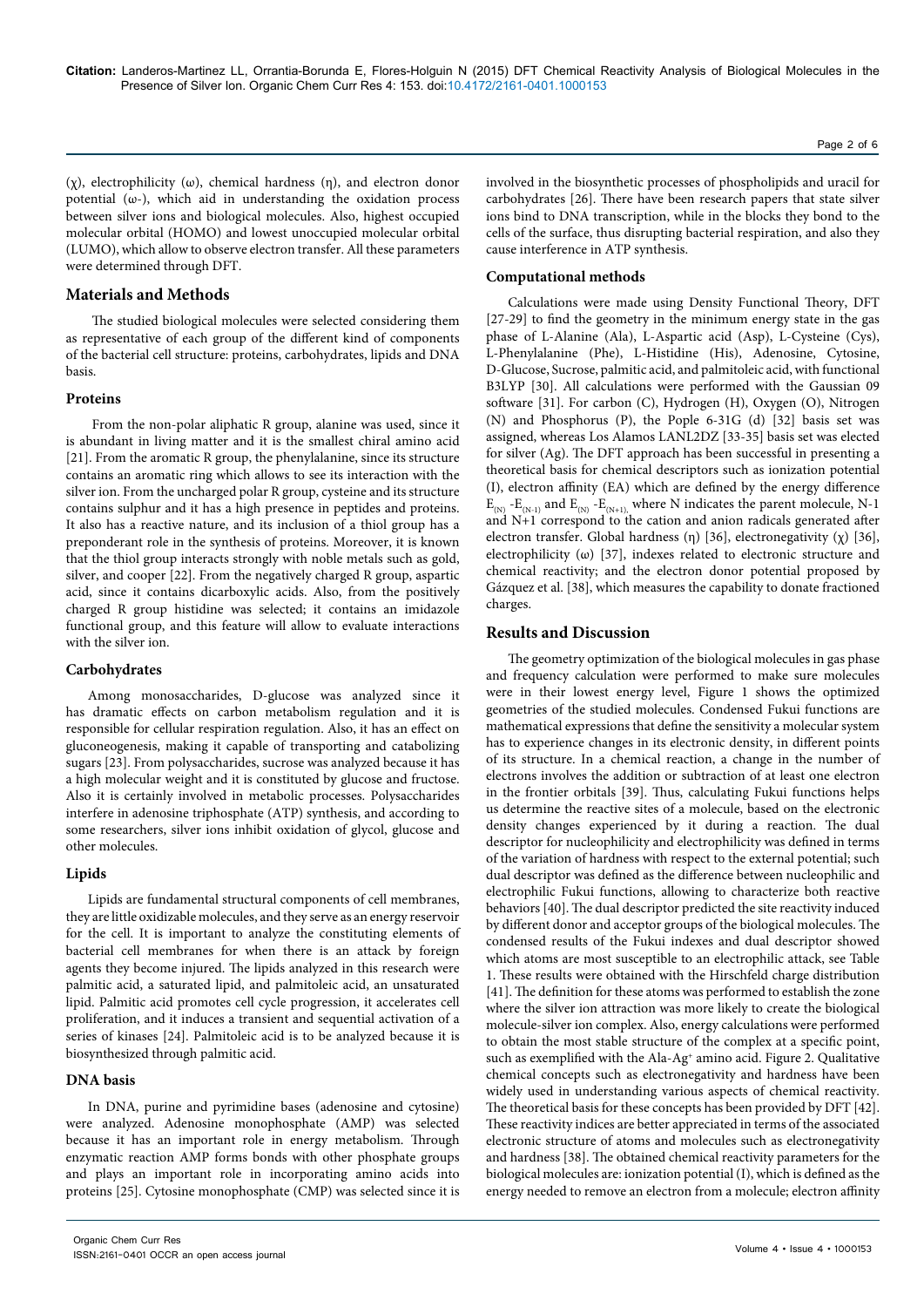**Citation:** Landeros-Martinez LL, Orrantia-Borunda E, Flores-Holguin N (2015) DFT Chemical Reactivity Analysis of Biological Molecules in the Presence of Silver Ion. Organic Chem Curr Res 4: 153. doi:10.4172/2161-0401.1000153





**Figure 1:** Optimized molecular structure of the minimum energy structure of biological molecules in the gas phase with the level of theory B3LYP/6-31G(d). (a) Ala, (b) Asp, (c) His, (d) Cys, (e) Phe, (f) Saccharose, (g) Cytosine, (h) Adenosine, (i) D-Glucose, (j) Palmitic Acid, (k) Palmitoleic Acid.

| <b>Biological Molecules</b> | $f_{k}$         | $f_k^2$         |
|-----------------------------|-----------------|-----------------|
| Ala                         | N <sub>1</sub>  | N <sub>1</sub>  |
| Asp                         | N <sub>1</sub>  | N <sub>1</sub>  |
| Cys                         | S9              | S9              |
| <b>Phe</b>                  | N <sub>1</sub>  | N <sub>1</sub>  |
| Hys                         | C <sub>12</sub> | C <sub>12</sub> |
| Adenosine                   | N <sub>19</sub> | N <sub>19</sub> |
| Cytosine                    | O <sub>24</sub> | O <sub>24</sub> |
| <b>D-Glucose</b>            | O <sub>16</sub> | O <sub>12</sub> |
| Saccharose                  | O43             | O43             |
| <b>Palmitic Acid</b>        | O <sub>3</sub>  | C <sub>12</sub> |
| <b>Palmitoleic Acid</b>     | C <sub>11</sub> | C <sub>11</sub> |

**Table 1:** Electrophilic attack site and dual descriptor in biological molecules obtained with B3LYP/6-31G(d).

(EA), which measures the ability of a molecule to accept electrons and form anions; electronegativity  $(\chi)$ , representing the tendency of atoms or molecules to attract electrons; electrophilicity  $(\omega)$ , that gives an idea of the stabilization energy when the system acquires electrons from the environment up to saturation; and electron donor potential  $(\omega)$ . These reactivity information shows if a molecule is capable of donating charge. The reactivity parameters mentioned above were obtained using vertical approximation, in which the energy of the molecule in its anionic, cationic, and neutral states is calculated, keeping in mind the geometry of the fundamental state. Results are shown in Table 2. According with these results, the biological molecule Ala showed the highest ionization potential value, thus showing this amino acid would require the highest amount of energy to rip an electron off its structure, and therefore this amino acid will not oxidize easily in the presence of silver ions. On the other hand, Adenosine and Cytosine show the lowest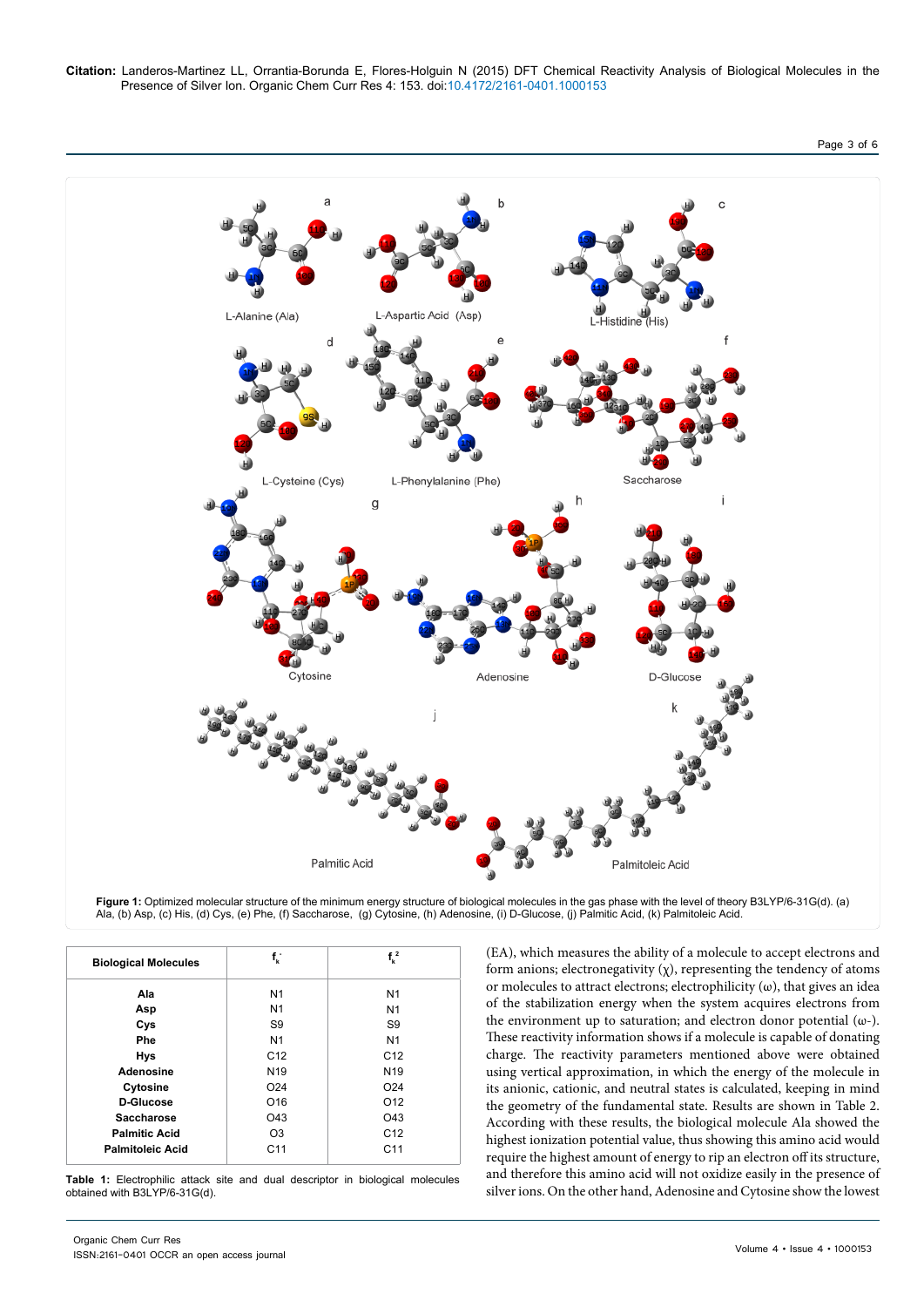

**Figure 2:** Approximation of silver ion in the site susceptible to electrophilic attack of Ala.

| <b>Biological Molecules</b> | l (eV) | AE (eV) | X (eV) | η(eV) | $\omega$ (eV) | ω (eV) |
|-----------------------------|--------|---------|--------|-------|---------------|--------|
| Ala                         | 9.27   | $-2.76$ | 3.26   | 6.02  | 0.88          | 3.26   |
| Asp                         | 9.14   | $-1.96$ | 7.71   | 5.55  | 1.16          | 3.65   |
| Cys                         | 8.71   | $-2.11$ | 3.30   | 5.41  | 1.01          | 3.33   |
| His                         | 8.18   | $-2.14$ | 3.02   | 5.16  | 0.88          | 3.04   |
| Phe                         | 8.18   | $-1.70$ | 3.24   | 4.94  | 1.06          | 3.30   |
| Adenosine                   | 8.06   | $-0.95$ | 3.56   | 4.51  | 1.41          | 3.75   |
| Cytosine                    | 7.98   | $-1.04$ | 3.47   | 4.51  | 1.34          | 3.64   |
| <b>D-Glucose</b>            | 9.02   | $-2.86$ | 3.08   | 5.94  | 0.80          | 3.08   |
| Saccharose                  | 8.51   | $-2.16$ | 3.17   | 5.34  | 0.94          | 3.20   |
| <b>Acid Palmitic</b>        | 8.87   | $-2.57$ | 3.15   | 5.72  | 0.87          | 3.16   |
| <b>Acid Palmitoleic</b>     | 8.19   | $-2.07$ | 3.06   | 5.13  | 0.91          | 3.08   |

**Table 2:** Reactivity parameters of biological molecules calculated with B3LYP/6- 31G(d).

ionization potential value, which indicates they will oxidize more easily in the presence of the silver ion [43]. There are some EA negative values because the energy of biological molecules is not absorbed, but released in the process of electron acceptance, namely it is required to supply energy in order to form the anion [43]. Biological molecules adenosine and cytosine are capable of donating electrons, getting oxidized more easily in contact with the silver ion. According to the electronic affinity results, biological molecules are more capable of donating electrons and therefore, more prone to oxidization. Agreeing to Dunning et al. [44], in order to obtain a reliable calculation of electronic affinity, it is necessary to use base complexes with high angular momentum scattered functions. In order to discard that the 6-31G (d) were the cause of the negative electron affinity results, the scattered function  $6-31++G(d)$  was used on the Ala biological molecule. This calculation yield to -0.4479 eV EA result, a value that corroborates that even using a scattered function that allowed changing the angular momentum and the shape of the orbital, EA still results in a negative value. Regarding electronegativity, the highest value was 7.71 eV for Asp, this means that Asp presented the highest difficulty to be oxidized in the presence of the silver ion, since this amino acid tends to attract electrons more strongly. On the other hand, the purine and pyrimidine bases (adenosine and cytosine) show electronegativity values of 3.56 eV and 3.47 eV respectively, which indicates they can be oxidized more easily in the presence of the silver ion. The chemical hardness values (η), one of the reactivity parameters considered to determine the oxidation process (namely a measure of the resistance of a system to transfer charge), are higher in D-Glucose and sucrose with 5.94 eV and 5.34 eV respectively. This indicates that D-Glucose and sucrose are not prone to yield charge. Adenosine and cytosine show the lowest η values (4.51 eV), which makes them the molecules more prone to yield electrons, thus being the molecules that are more easily oxidized in the presence of the silver ion. According to the results obtained, the reactivity order, expressed as the ease to be oxidized, as for value η is: DNA>Proteins>Carbohydrates>Lipids

Adenosine, cytosine and Asp show the highest  $(\omega)$  value. About the electron donor potential, low values indicate an antioxidant behavior, thus, results show that lipids tend to stabilize the electron loss in the other parts of the bacterium. The analysis of the reactivity results confirm that the DNA is the effortlessness bacterium fragment to be oxidized. Figure 3 shows the proposed chemical reaction of the adenosine and cytosine basis interaction with silver ion through the heterocycles. This proposed is based in the Jeffrey et al. [45] work where they found that silver ions favor bonding strongly with heterocyclic bases and not with the phosphate groups. The association of silver with the purine base (adenosine) forms complexes via the N19, while with the pyrimidine bases (cytosine) the complex is formed by the O24. These sites agree with the electrophilic attack sites defined in this work. Also, the reaction with oxygen in the heterocycles is an association confirmed as well by the Jeffrey et al. in the cited paper above. A distribution analysis of the highest occupied molecular orbital (HOMO) and the lowest unoccupied molecular orbital (LUMO) of complexes of biological molecules-silver ion was performed in an attempt to observe the difference of this frontier orbitals distribution in presence of the silver ion. In all cases studied, the HOMO is localized over the structure of the amino acids, lipids, sugars, and purine and pyrimidine bases and the LUMO is found over the silver ion. If we also take into account that a global reaction called oxide reduction takes place (in every chemical reaction, the electrons one molecule loses, another must gain; in other words, one molecule is oxidized whereas the other one is reduced) [26], then we propose that the LUMO distribution over the silver ion, indicates an oxidation process, in which the biological molecules are oxidized and the silver is reduced. Figure 4 shows HOMO and LUMO orbitals for cytosine-Ag+ and adenosine-Ag+ complexes.

# **Conclusions**

The oxidation process of the silver ion upon the parts that constitute a bacterium were analyzed in this work, considering the analyzed amino acids as part of a protein, the purine and pyrimidine bases as part of DNA, D-glucose and sucrose as carbohydrates, and palmitic and palmitoleic acids as the lipids. The molecular characterization of the biological molecules includes the calculation of the molecular structure and chemical reactivity parameters, also the calculation of the complexes biological molecule-silver ion reactivity properties. Low chemical hardness values indicate which constitutive parts are more prone to yield electrons, thus generating an oxidation process. The results show that the process order is: DNA>Proteins>Carbohydrate s>Lipids. In all the cases, the HOMO orbital is found in the biological molecules, whereas the LUMO orbital is found in the silver ion, indicating there is a HOMO to LUMO electron transfer, suggesting an oxidation process.

#### Page 4 of 6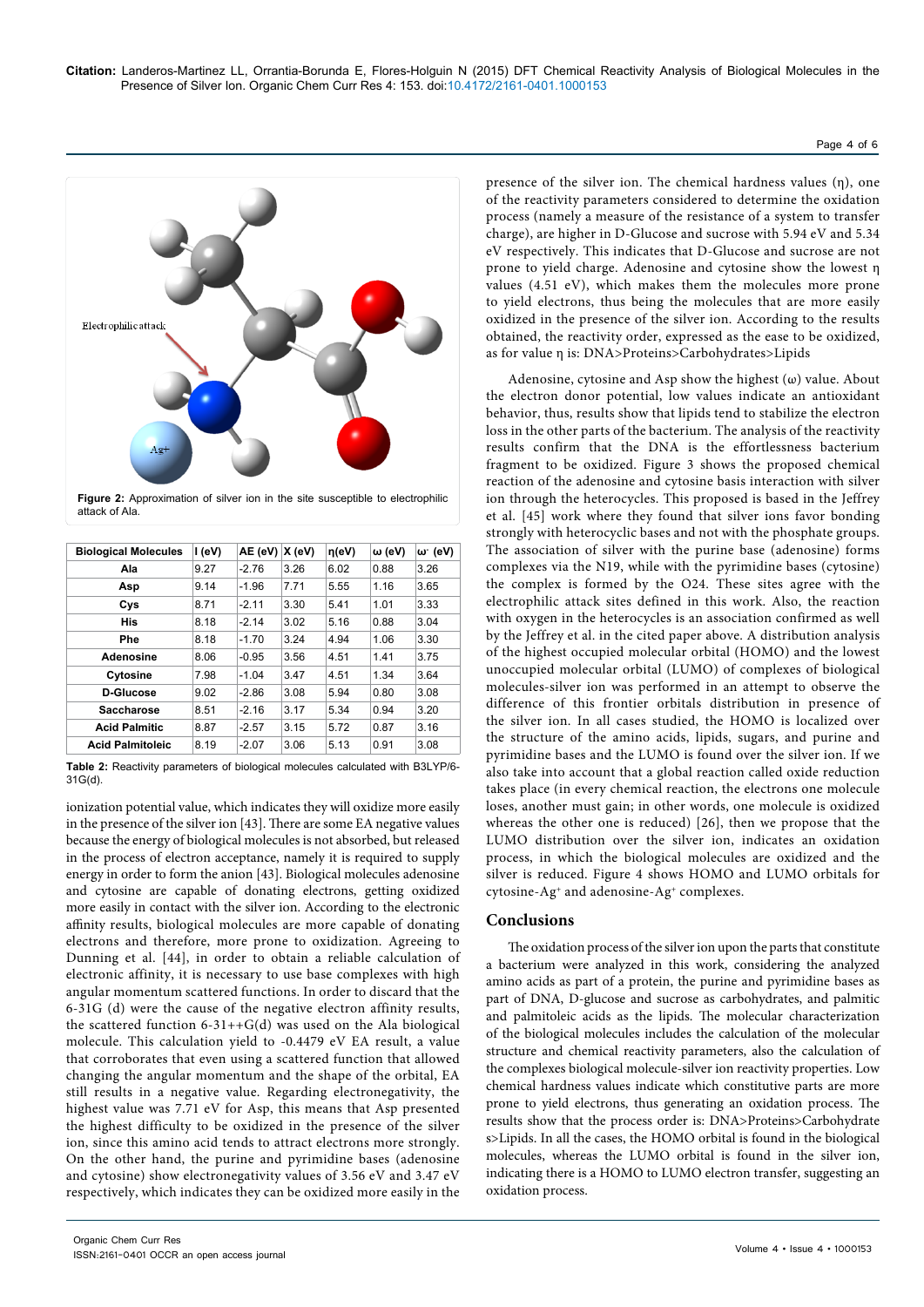

**Figure 3:** Chemical reactions a) cytosine with silver ion, b) adenosine with silver ion.



**Figure 4:** Highest occupied molecular orbitals (HOMO) and lowest unoccupied molecular orbitals (LUMO) orbitals (a) cytosine-Ag + complex, (b) Adenosine-Ag + complex.

#### **Acknowledgements**

This work was supported by Consejo Nacional de Ciencia y Tecnología (CONACYT) and Centro de Investigación en Materiales Avanzados, S.C. (CIMAV). LLM gratefully acknowledge a fellowship from CONACYT. EOB is a researcher for CIMAV and CONACYT and NFH is a researcher of CIMAV and CONACYT.

#### **References**

- 1. [Tang L, Dong C, Ren J \(2010\) Highly sensitive homogenous immunoassay of](http://www.ncbi.nlm.nih.gov/pubmed/20441939) [cancer biomarker using silver nanoparticles enhanced fluorescence correlation](http://www.ncbi.nlm.nih.gov/pubmed/20441939) [spectroscopy. Talanta 81: 1560-1567.](http://www.ncbi.nlm.nih.gov/pubmed/20441939)
- 2. [Yuranova T, Rincon AG, Bozzi A, Parra S, Pulgarin C, et al. \(2003\) Antibacterial](http://www.sciencedirect.com/science/article/pii/S1010603003002041) [textiles prepared by RF-plasma and vacuum-UV mediated deposition of silver.](http://www.sciencedirect.com/science/article/pii/S1010603003002041) [Journal of Photochemistry and Photobiology A Chemistry 161: 27-34.](http://www.sciencedirect.com/science/article/pii/S1010603003002041)
- 3. [Chen X, Schluesener HJ \(2008\) Nanosilver: a nanoproduct in medical](http://www.ncbi.nlm.nih.gov/pubmed/18022772) [application. Toxicol Lett 176: 1-12.](http://www.ncbi.nlm.nih.gov/pubmed/18022772)
- 4. [Gupta A, Silver S \(1998\) Silver as a biocide: will resistance become a problem.](http://www.ncbi.nlm.nih.gov/pubmed/9788326) [Nat Biotechnol 16: 888.](http://www.ncbi.nlm.nih.gov/pubmed/9788326)

5. [Rai M, Yadav A, Gade A \(2009\) Silver nanoparticles as a new generation of](http://www.ncbi.nlm.nih.gov/pubmed/18854209)  [antimicrobials. Biotechnol Adv 27: 76-83.](http://www.ncbi.nlm.nih.gov/pubmed/18854209)

Page 5 of 6

- 6. [Kampmann Y, De Clerck E, Kohn S, Patchala DK, Langerock R, et al. \(2008\)](http://www.ncbi.nlm.nih.gov/pubmed/18341560)  [Study on the antimicrobial effect of silver-containing inner liners in refrigerators.](http://www.ncbi.nlm.nih.gov/pubmed/18341560)  [J Appl Microbiol 104: 1808-1814.](http://www.ncbi.nlm.nih.gov/pubmed/18341560)
- 7. [Kulthong K, Srisung S, Boonpavanitchakul K, Kangwansupamonkon W,](http://www.ncbi.nlm.nih.gov/pubmed/20359338)  [Maniratanachote R \(2010\) Determination of silver nanoparticle release from](http://www.ncbi.nlm.nih.gov/pubmed/20359338)  [antibacterial fabrics into artificial sweat. Part Fibre Toxicol 7: 8.](http://www.ncbi.nlm.nih.gov/pubmed/20359338)
- Tolaymat TM, El Badawy AM, Genaidy A, Scheckel KG, Luxton TP, et al. [\(2010\) An evidence-based environmental perspective of manufactured silver](http://www.ncbi.nlm.nih.gov/pubmed/19945151)  [nanoparticle in syntheses and applications: a systematic review and critical](http://www.ncbi.nlm.nih.gov/pubmed/19945151)  [appraisal of peer-reviewed scientific papers. Sci Total Environ 408: 999-1006.](http://www.ncbi.nlm.nih.gov/pubmed/19945151)
- Russell AD, Hugo WB (1994) Antimicrobial activity and action of silver. Prog [Med Chem 31: 351-370.](http://www.ncbi.nlm.nih.gov/pubmed/8029478)
- 10. [Magaña SM, Quintana P, Aguilar DH, Toledo JA, Ángeles-Chávez C, et al.](http://www.sciencedirect.com/science/article/pii/S1381116907006061)  [\(2008\) Antibacterial activity of montmorillonites modified with silver. J Mol Catal](http://www.sciencedirect.com/science/article/pii/S1381116907006061)  [A Chem 281: 192-199.](http://www.sciencedirect.com/science/article/pii/S1381116907006061)
- 11. [Lee SB, Otgonbayar U, Lee JH, Kim KM, Kim KN \(2010\) Silver ion-exchange](http://www.sciencedirect.com/science/article/pii/S0257897210005712)  sodium titanate and resulting effect on antibacterial efficacy. Surf Coat Technol [205: S172-S176.](http://www.sciencedirect.com/science/article/pii/S0257897210005712)
- 12. [Malachová K, Praus P, Rybková Z, Kozák O \(2011\) Antibacterial and antifungal](http://www.sciencedirect.com/science/article/pii/S0169131711001955)  [activities of silver, copper, and zinc montmorillonites. Appl Clay Sci 53: 642-](http://www.sciencedirect.com/science/article/pii/S0169131711001955) [645.](http://www.sciencedirect.com/science/article/pii/S0169131711001955)
- 13. [Feng QL, Wu J, Chen GQ, Cui FZ, Kim TN, et al. \(2000\) A mechanistic study](http://www.ncbi.nlm.nih.gov/pubmed/11033548)  [of the antibacterial effect of silver ions on Escherichia coli and Staphylococcus](http://www.ncbi.nlm.nih.gov/pubmed/11033548)  [aureus. J Biomed Mater Res 52: 662-668.](http://www.ncbi.nlm.nih.gov/pubmed/11033548)
- 14. [Swathy JR, Sankar MU, Chaudhary A, Aigal S, Anshup, et al. \(2014\)](http://www.ncbi.nlm.nih.gov/pubmed/25418185)  [Antimicrobial silver: an unprecedented anion effect. Sci Rep 4: 7161.](http://www.ncbi.nlm.nih.gov/pubmed/25418185)
- 15. [Klueh U, Wagner V, Kelly S, Johnson A, Bryers JD \(2000\) Efficacy of silver](http://www.ncbi.nlm.nih.gov/pubmed/11074419)[coated fabric to prevent bacterial colonization and subsequent device-based](http://www.ncbi.nlm.nih.gov/pubmed/11074419)  [biofilm formation. J Biomed Mater Res 53: 621-631.](http://www.ncbi.nlm.nih.gov/pubmed/11074419)
- 16. [Matsumura Y, Yoshikata K, Kunisaki S, Tsuchido T \(2003\) Mode of bactericidal](http://www.ncbi.nlm.nih.gov/pubmed/12839814)  [action of silver zeolite and its comparison with that of silver nitrate. Appl Environ](http://www.ncbi.nlm.nih.gov/pubmed/12839814)  [Microbiol 69: 4278-4281.](http://www.ncbi.nlm.nih.gov/pubmed/12839814)
- 17. [Gupta A, Maynes M, Silver S \(1998\) Effects of halides on plasmid-mediated](http://www.ncbi.nlm.nih.gov/pubmed/9835606)  [silver resistance in Escherichia coli. Appl Environ Microbiol 64: 5042-5045.](http://www.ncbi.nlm.nih.gov/pubmed/9835606)
- 18. [Davies RL, Etris SF \(1997\) The development and functions of silver in water](http://www.sciencedirect.com/science/article/pii/S0920586196002039)  [purification and disease control. Catalysis Today 36: 107-114.](http://www.sciencedirect.com/science/article/pii/S0920586196002039)
- 19. [Wu J, Fu Y, He Z, Han Y, Zheng L, et al. \(2012\) Growth mechanisms of](http://www.ncbi.nlm.nih.gov/pubmed/22242908)  [fluorescent silver clusters regulated by polymorphic DNA templates: a DFT](http://www.ncbi.nlm.nih.gov/pubmed/22242908)  [study. J Phys Chem B 116: 1655-1665.](http://www.ncbi.nlm.nih.gov/pubmed/22242908)
- 20. [Fortino M, Marino T, Russo N \(2015\) Theoretical study of silver-ion-mediated](http://www.ncbi.nlm.nih.gov/pubmed/25412013)  [base pairs: the case of C-Ag-C and C-Ag-A systems. J Phys Chem A 119:](http://www.ncbi.nlm.nih.gov/pubmed/25412013)  [5153-5157.](http://www.ncbi.nlm.nih.gov/pubmed/25412013)
- 21. [Minkov VS, Yu AC, Boldyreva EV \(2010\) A study of the temperature effect on](http://link.springer.com/article/10.1007%2Fs10947-010-0162-4)  [the IR spectra of crystalline aminoacids, dipeptids, and polyamino acids. VI.](http://link.springer.com/article/10.1007%2Fs10947-010-0162-4)  [Alanine and DL-Alanine. Journal of structural Chemistry 51: 1052-1063.](http://link.springer.com/article/10.1007%2Fs10947-010-0162-4)
- 22. [Schreiber F \(2000\) Structure and growth of self-assembling monolayers. Prog](http://www.sciencedirect.com/science/article/pii/S0079681600000241)  [Surf Sci 65: 151-257.](http://www.sciencedirect.com/science/article/pii/S0079681600000241)
- 23. [Rolland F, Winderickx J, Thevelein JM \(2002\) Glucose-sensing and -signalling](http://www.ncbi.nlm.nih.gov/pubmed/12702307)  [mechanisms in yeast. FEMS Yeast Res 2: 183-201.](http://www.ncbi.nlm.nih.gov/pubmed/12702307)
- 24. [Wang X, Liu JZ, Hu JX, Wu H, Li YL, et al. \(2011\) ROS-activated p38 MAPK/](http://www.ncbi.nlm.nih.gov/pubmed/21620957) [ERK-Akt cascade plays a central role in palmitic acid-stimulated hepatocyte](http://www.ncbi.nlm.nih.gov/pubmed/21620957)  [proliferation. Free Radic Biol Med 51: 539-551.](http://www.ncbi.nlm.nih.gov/pubmed/21620957)
- 25. [Haung H, Strik WO, Meyer W, Deibert K, Polzien P \(1967\) On the](http://www.ncbi.nlm.nih.gov/pubmed/5632158)  [concentration changes of glucose, lactic acid, pyruvic acid and adenosine tri-](http://www.ncbi.nlm.nih.gov/pubmed/5632158) [,di- and monophosphoric acids \(ATP, ADP, AMP\) in the blood of the pulmonary](http://www.ncbi.nlm.nih.gov/pubmed/5632158)  [artery before and after administration of theophylline ethylendiamine.](http://www.ncbi.nlm.nih.gov/pubmed/5632158)  [Arzneimittelforschung 17: 1411-1414.](http://www.ncbi.nlm.nih.gov/pubmed/5632158)
- 26. [Pacheco LD \(2001\) Bioquímica estructural y aplicada a la medicina. Editorial](http://librosgratisparaeluniversitario.blogspot.in/2012/11/bioquimica-estructural-y-aplicada-la.html)  [IPN. México, DF.](http://librosgratisparaeluniversitario.blogspot.in/2012/11/bioquimica-estructural-y-aplicada-la.html)
- 27. [Hohenberg P, Kohn W \(1964\) Inhomegeneous Electron Gas. Phys Rev 136:](http://journals.aps.org/pr/abstract/10.1103/PhysRev.136.B864)  [B864-B871.](http://journals.aps.org/pr/abstract/10.1103/PhysRev.136.B864)